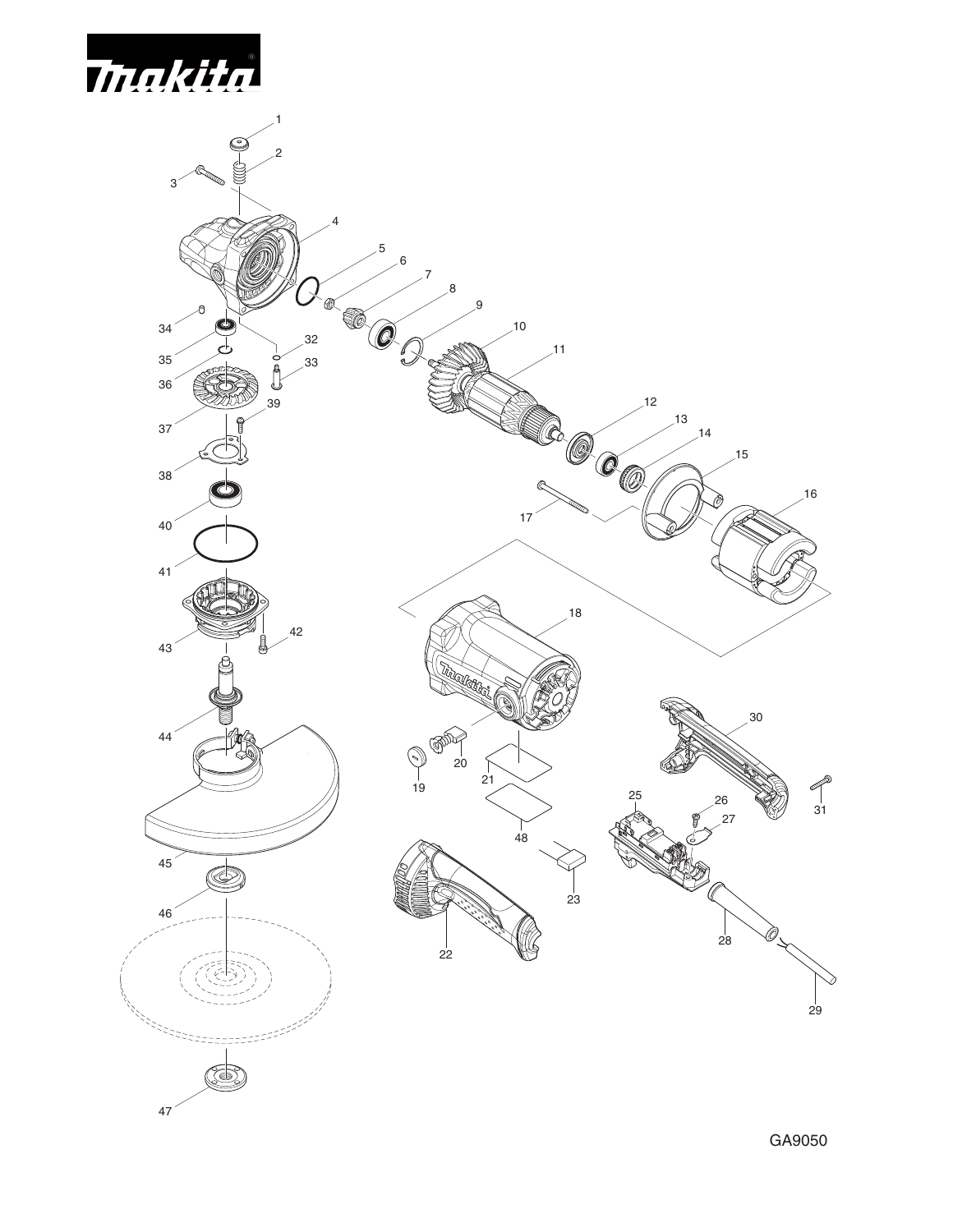| Item No. | <b>Type</b> | Sub  | Part No. | <b>Description</b>                       | Qty            | Unit       |
|----------|-------------|------|----------|------------------------------------------|----------------|------------|
| 001      |             |      | 451485-7 | PIN CAP                                  | 1              | PC.        |
| 002      |             |      | 233292-8 | <b>COMPRESSION SPRING 12</b>             | $\mathbf{1}$   | PC.        |
| 003      |             |      | 266373-3 | <b>TAPPING SCREW 5X35</b>                | 4              | PC.        |
| 004      |             |      | 143016-3 | <b>GEAR HOUSING COMPLETE</b>             | $\mathbf{1}$   | PC.        |
| 004      |             | INC. | 262153-5 | FELT RING 16                             | 1              | PC.        |
| 005      |             |      | 213487-9 | O RING 31                                | 1              | PC.        |
| 006      |             |      | 264010-3 | HEX.NUT M7                               | 1              | PC.        |
| 007      |             |      | 227563-3 | SPIRAL BEVEL GEAR 10B                    | $\mathbf{1}$   | PC.        |
| 008      |             |      | 211137-0 | <b>BALL BEARING 6201LLU</b>              | $\mathbf{1}$   | PC.        |
| 009      |             |      | 257965-9 | RETAINING RING (INT) R-32                | $\mathbf{1}$   | PC.        |
| 010      |             |      | 240120-0 | <b>FAN 80</b>                            | $\mathbf{1}$   | PC.        |
| 011      |             |      | 518746-9 | ARMATURE ASSEMBLY 115V                   | $\mathbf{1}$   | PC.        |
| 011      |             | INC. |          | Item No. 10,12,13                        |                |            |
| 012      |             |      | 681657-2 | <b>INSULATION WASHER</b>                 | $\mathbf{1}$   | PC.        |
| 013      |             |      | 210059-1 | <b>BALL BEARING 6000DDW</b>              | 1              | PC.        |
| 014      |             |      | 421490-8 | <b>RUBBER RING 26</b>                    | $\mathbf{1}$   | PC.        |
| 015      |             |      | 451480-7 | <b>BAFFLE PLATE</b>                      | $\mathbf{1}$   | PC.        |
| 016      |             |      | 523411-7 | FIELD ASSEMBLY 115V                      | $\mathbf{1}$   | PC.        |
|          |             |      |          | <b>RECEPTACLE</b>                        | $\overline{c}$ | PC.        |
| 016      |             | INC. | 654098-5 |                                          | $\overline{2}$ |            |
| 017      |             |      | 266038-7 | <b>TAPPING SCREW 5X70</b>                |                | PC.        |
| 018      |             |      | 140222-1 | MOTOR HOUSING COMPLETE                   | 1              | PC.        |
| 018      |             | INC. | 643707-1 | <b>BRUSH HOLDER</b>                      | $\overline{2}$ | PC.        |
| 019      |             |      | 643700-5 | <b>BRUSH HOLDER CAP 7-18</b>             | $\overline{2}$ | PC.        |
| 020      |             |      | 194992-4 | CARBON BRUSH SET CB-204 2PC/SET W/ORIGIN | 1              | <b>SET</b> |
| 021      |             |      | 867561-1 | GA9050 NAME PLATE                        | 1              | PC.        |
| 022      |             |      | 188848-1 | <b>HANDLE SET</b>                        | $\mathbf{1}$   | PC.        |
| 022      |             | INC. | 423404-3 | SPONGE SHEET                             | $\mathbf{1}$   | PC.        |
| 022      |             | INC. |          | Item No. 30                              |                |            |
| 025      |             |      | 650106-0 | SWITCH TG08-1300-013                     | $\mathbf{1}$   | PC.        |
| 026      |             |      | 266385-6 | <b>TAPPING SCREW 4X14</b>                | $\mathbf{1}$   | PC.        |
| 027      |             |      | 687169-3 | <b>STRAIN RELIEF</b>                     | 1              | PC.        |
| 028      |             |      | 682574-9 | CORD GUARD 10-90                         | $\mathbf{1}$   | PC.        |
| 029      |             |      | 664463-0 | CORD W/PLUG 2P-14-2.5M, SJ               | $\mathbf{1}$   | PC.        |
| 030      |             |      | 188848-1 | <b>HANDLE SET</b>                        | $\mathbf{1}$   | PC.        |
| 030      |             | INC. | 423404-3 | SPONGE SHEET                             | $\mathbf{1}$   | PC.        |
| 030      |             | INC. |          | Item No. 22                              |                |            |
| 031      |             |      | 266374-1 | <b>TAPPING SCREW 4X25</b>                | 4              | PC.        |
| 032      |             |      | 213026-5 | O RING 7                                 | 1              | PC.        |
| 033      |             |      | 256516-5 | SHOULDER PIN 11                          | 1              | PC.        |
| 034      |             |      | 263002-9 | <b>RUBBER PIN 4</b>                      | 1              | PC.        |
| 035      |             |      | 210029-0 | <b>BALL BEARING 608ZZ</b>                | 1              | PC.        |
| 036      |             |      | 233925-5 | RING SPRING 13                           | 1              | PC.        |
| 037      |             |      | 227561-7 | SPIRAL BEVEL GEAR 49                     | 1              | PC.        |
| 038      |             |      | 285851-4 | <b>BEARING RETAINER</b>                  | $\mathbf{1}$   | PC.        |
| 039      |             |      | 911128-8 | P.H.SCREW M4X16 WITH WR                  | 3              | PC.        |
| 040      |             |      | 211241-5 | <b>BALL BEARING 6202DDW</b>              | 1              | PC.        |
| 041      |             |      | 213720-9 | O RING 67                                | 1              | PC.        |
| 042      |             |      | 922221-3 | HEX. SOCKET HEAD BOLT M5X16              | 4              | PC.        |
| 043      |             |      | 318523-7 | <b>BEARING BOX</b>                       | 1              | PC.        |
| 044      |             |      | 140315-4 | SPINDLE COMPLETE B                       | 1              | PC.        |
| 044      |             | INC. | 346166-5 | <b>LABYRINTH RING 23</b>                 | 1              | PC.        |
| 045      |             |      | 122938-0 | WHEEL COVER 230AK ASSEMBLY               | 1              | PC.        |
| 045      |             | INC. | 213017-6 | O RING 6                                 | 1              | PC.        |
| 045      |             | INC. |          | +PAN HEAD SCREW M8X25                    | 1              | PC.        |
|          |             |      | 265198-2 | <b>INNER FLANGE 89</b>                   | 1              | PC.        |
| 045      |             |      | 224317-9 |                                          |                |            |
| 047      |             |      | 224568-4 | <b>LOCK NUT 5/8-45</b>                   | 1              | PC.        |